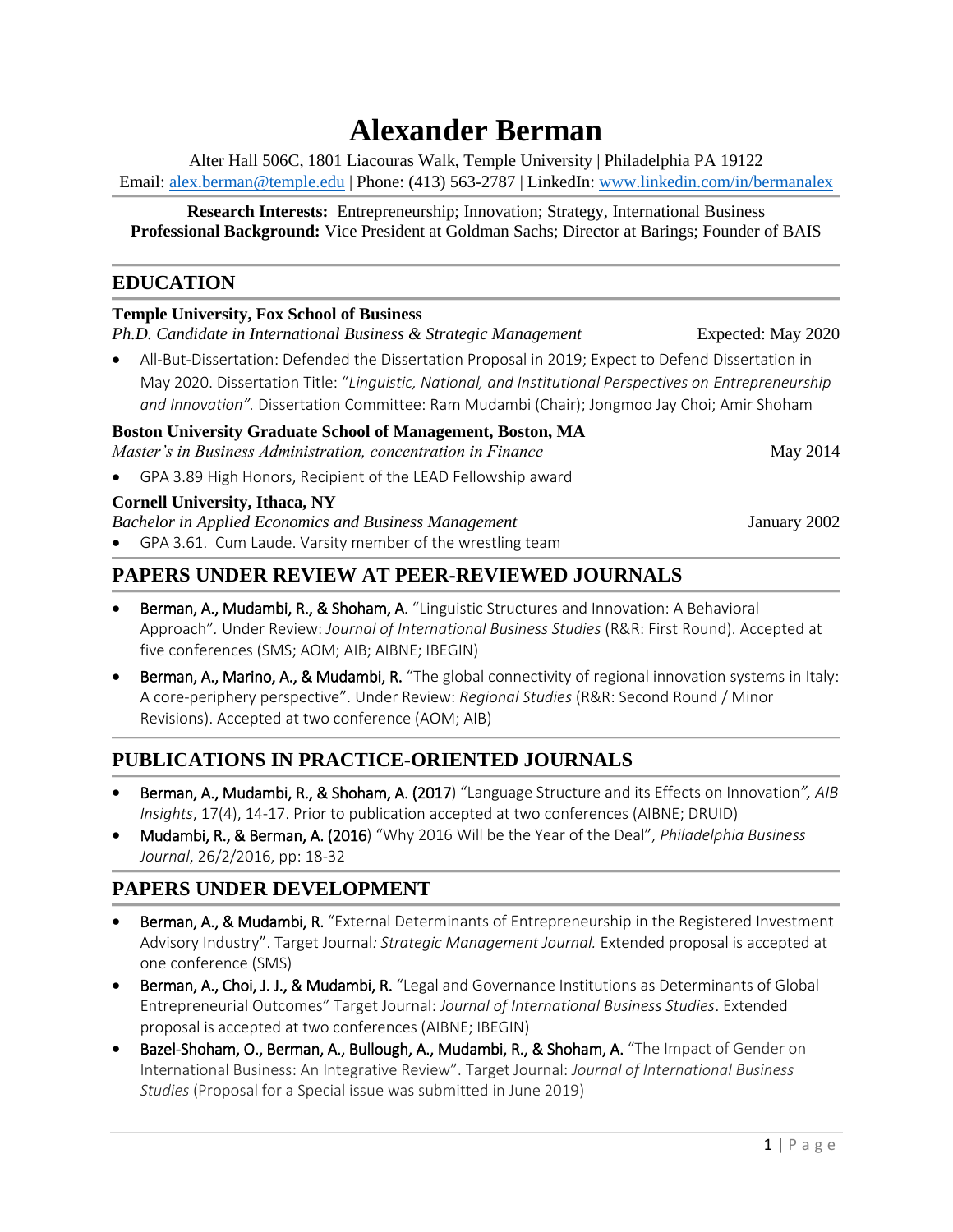## **TEACHING EXPERIENCE**

- **BA4101 Global Business Policies** (undergraduate capstone strategy course). Taught the course in 2018. Instructor of record. Average Student Feedback Rating Score (SFF): 4.8 out of 5.0. The score for the key instructor evaluation question (i.e. "The instructor taught this course well") is 4.9 out of 5.0. This compares to the 4.3 averages for the department and 4.2 average for the business school
- IB3101 Fundamentals of International Business (undergraduate capstone IB course). Taught several course sessions during 2017 and 2018 as a substitute lecturer
- BA5001 Global Business Policies (MBA course). Taught a session in 2017 as a substitute lecturer
- 2018 International Business Pedagogy Workshop at Georgia State University. Thematic Track: International Entrepreneurships. (Certificate of Completion)
- 2016 Pedagogy and Faculty Development Workshop at Georgia State University. Thematic Track: International Business. (Certificate of Completion)
- Fox PhD Teaching Academy Workshop (Certificate of Completion)
- Fox Online Teaching Workshop (Certificate of Completion)

## **CONFERENCE PRESENTATIONS**

- AOM Annual Conference in Boston (2019): Presented Paper #1: "The global connectivity of regional innovation systems in Italy: A core-periphery perspective". Presented Paper #2: "Linguistic Structures and Innovation: A Behavioral Approach"
- AIB Annual Conference in Copenhagen (2019): Presented Paper #1: "The Evolution of the Innovation Connectivity of Italian Industrial Districts". Presented Paper #2: "Linguistic Structures and Innovation: A Behavioral Approach"
- SMS Annual Conference in Paris (2018): Presented Paper: "External Determinants of Entrepreneurship in the Registered Investment Advisory Industry"
- AIB Northeast Conference in Philadelphia (2018): Presented Paper: "Legal and Governance Institutions as Determinants of Global Entrepreneurial Outcomes"
- IBEGIN Conference in Philadelphia (2018): Presented Paper: "Legal and Governance Institutions as Determinants of Global Entrepreneurial Outcomes"
- SMS Conference in Banff (2017; Chair of the "Cognitive Perspectives on Innovation" session). Presented Paper: "Linguistic Structures and Innovation: A Behavioral Approach"
- AIB Northeast Conference in Philadelphia (2017): Presented Paper: "Linguistic Structures and Innovation: A Behavioral Approach"
- IBEGIN Conference in Venice (2017): Presented Paper: "Linguistic Structures and Innovation: A Behavioral Approach"
- DRUID Academy Conference in Odense (2017): Presented Paper: "Language Structure and its Effects on Innovation"
- AIB Northeast Conference in Philadelphia (2016): Presented Paper: "Language Structure and its Effects on Innovation"

### **AD HOC REVIEWER FOR JOURNALS & CONFERENCES**

- Journals: Journal of Economics and Business (2018: two reviews); Journal of International Management (2018: two reviews; 2019: one review)
- Conferences: AOM Annual Conference (2019: four reviews); AIB Annual Conference (2019: three reviews); EMS Conference (2018: one review); AIB Northeast Conference (2018: one review); DRUID